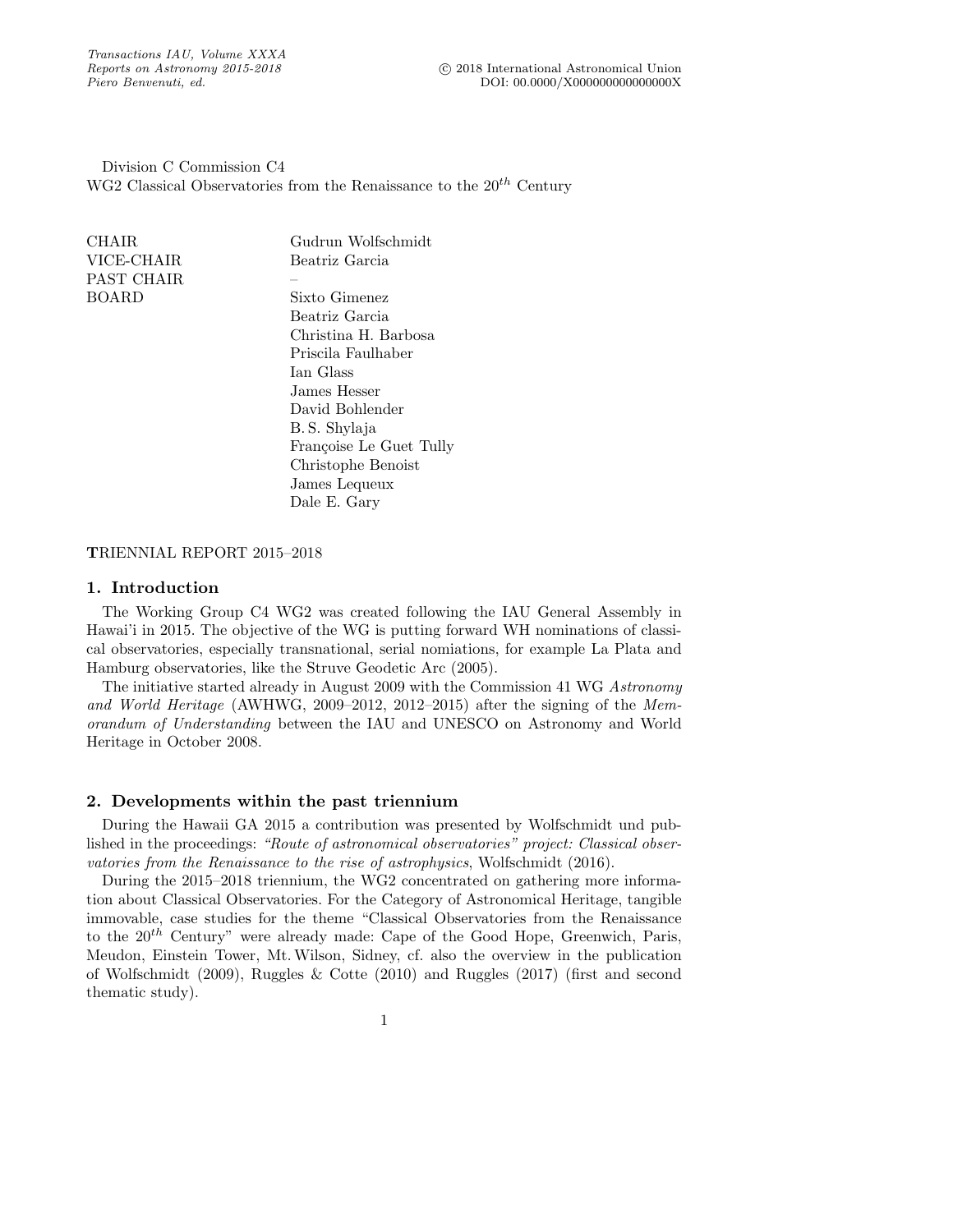#### 2 Gudrun Wolfschmidt

The next objective is to promote further case studies of classical observatories and to publish them in the web portal (www.astronomicalheritage.net).

Another new activity was started: The IAU list of Outstanding Astronomical Heritage (OAH) sites

A further new objective of the WG2 Classical Observatories is to compile a list of astronomical sites or institutions that have had a significant role in the history of astronomy, regardless if they are included or not in the UNESCO's list. There should be no using of the words "Astronomy World Heritage" in the title of the certificate which would create confusion with the concept of World Heritage and the World Heritage Convention in general. The idea is to call it "IAU List of Outstanding Astronomical Heritage" (OAH). While the word "Outstanding" has particular connotations within the WH Convention, but this would be not as sensitive as using the phrase "World Heritage", while still being as powerful. This idea of a "IAU Certificate" was adopted during the 99th annual meeting of the IAU Executive Committee in Mexico (2016).

In the meantime the preliminary structure that has been designed to request such information is a provisional characterization that, in about 500 words, accounts for the following information:

- IAU observatory code
- Author(s)
- Name of the site
- Country
- City/State/Province/Region
- Geographical coordinates (lat/long and/or UTM)
- Short description of the scientific / cultural heritage and any related natural heritage

For historical observatory sites:

- Founding date(s)
- Famous astronomers and instrument makers associated with the site
- Importance for the history of astronomy

For broader cultural sites related to astronomy:

- date/period of construction and use
- Importance for cultural astronomy
- Bibliography (books and published articles)
- Related case studies on the portal [with links]
- Is it a World Heritage Site, part of a World Heritage Site, or on the relevant National

Tentative List?

- Present use and astronomical relevance today
- Webpage
- Images and other AV materials

Optional:

- State of preservation [optional]
- Comparison with related or similar sites [optional]
- Threats or potential threats [optional]

I will start to propose important sites in the "Portal to the Heritage of Astronomy" (https://www.astronomicalheritage.net/). The process for handling the nomination and consideration of further sites will be discussed in the GA in Vienna (2018).